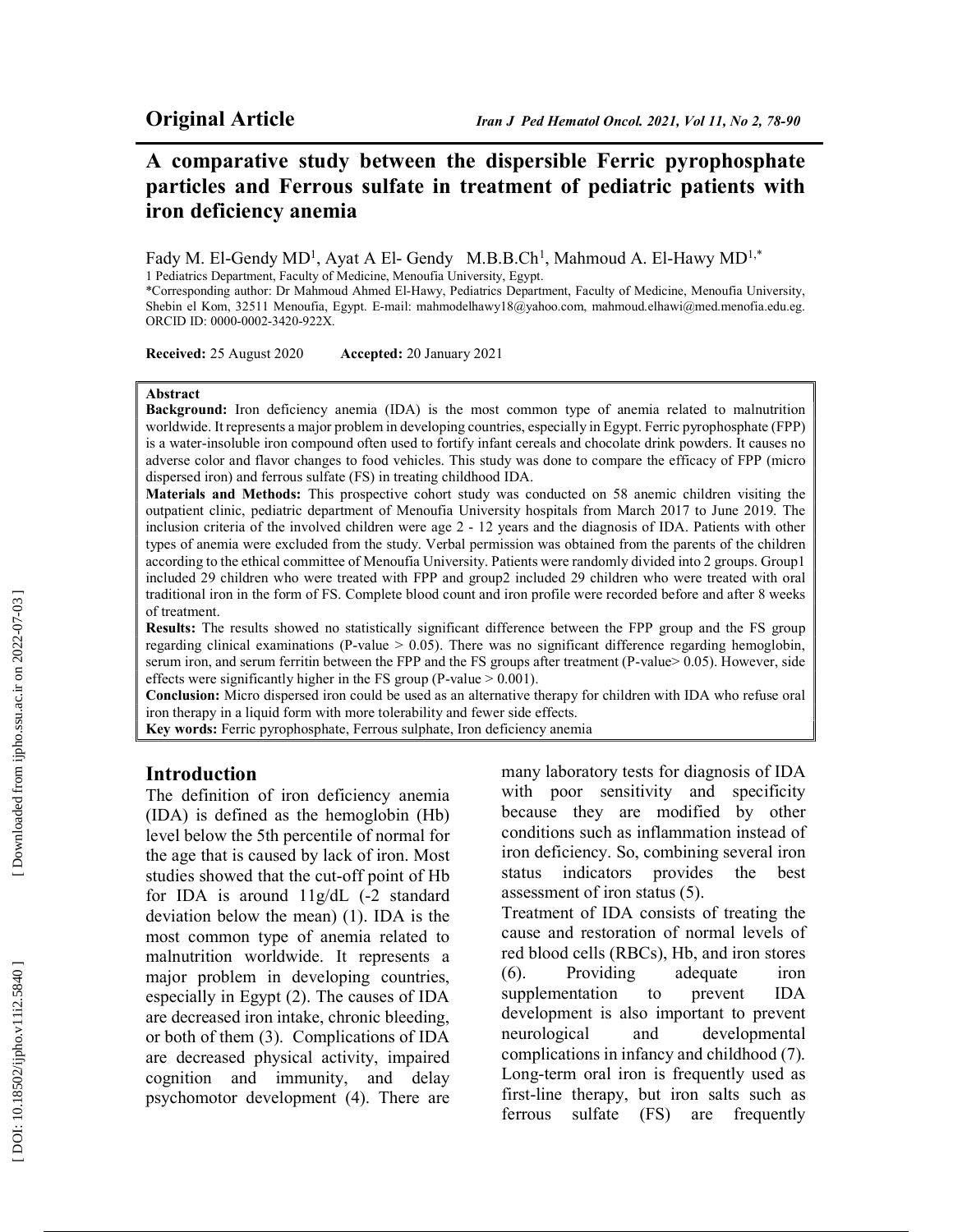associated with a high incidence of gastrointestinal side effects such as nausea, vomiting, diarrhea, and constipation. They may cause discontinuation of treatment (8). Ferric pyrophosphate (FPP) or micro dispersed iron) is a water-insoluble iron compound often used to fortify infant cereals and chocolate drink powders. Its main advantage is that it causes no adverse color and flavor changes to food vehicles (9). Using microemulsion dispersion technique based on the ferric form of iron results in micronized, dispersible FPP particles of very small average size (approximately 0.3mm) that has been reported to have a similar bioavailability to FS (10). The issue of efficacy between these two therapies remains unsettled. This study was planned to clarify this issue and confirm whether there was any significant difference between the efficacy of FS and FPP.

# Materials and Methods Ethical statement

This research was performed under the Declaration of Helsinki. Informed consent was received from all parents of patients or patients before beginning the study. The research was approved by the ethics committee of the faculty of medicine, Menoufia University with the approval code of 4-2018PED2. This prospective cohort study was carried out on 58 children who were diagnosed with IDA, visiting the outpatient clinic, pediatric department of Menoufia University hospitals from March 2017 to June 2019. Inclusion criteria were children with IDA aged 2-12 years old with the following laboratory data before starting the treatment (Hb  $\leq$ 11g/dl, mean corpuscular volume (MCV) <70 fl, red cell distribution width (RDW) >16%, serum ferritin <12 ng/ml, serum iron <40 μg/dl, total iron-binding capacity (TIBC) >400 μg/dl, transferrin saturation (TSAT)<10% (11). Exclusion criteria included children with any other types of anemias and children less than 2 years and more than 12 years.

Group 1 Included 29 pediatric patients with IDA who were treated with oral micronized dispersed iron in the form of a 350gm jar of liquid chocolate. At the dose of 7.5mg twice a day to children below 4 years old and 15mg twice a day to children above 4 years old for 2 months (Manufactured by Devart Lab pharmaceuticals® Egypt)

Group 2 included 29 pediatric patients with IDA who were treated with oral traditional iron in the form of FS (50mg /5ml solution) at the dose of 6mg/kg/day for two months (12).

All children included in the study were subjected to the following issues.

- 1- Full history taking: pica, easy fatigability, lethargy and shortness of breath, impaired scholastic performance, loss of concentration, and headache
- 2- Thorough clinical examination with the emphasis on: -
	- General examination including vital signs: tachycardia, pallor, and repeated infection
	- Central nervous system (CNS) examination: loss of concentration
	- Cardiovascular system examination: tachycardia and functional systolic murmur
	- Abdominal examination
- 3- Anthropometric Measurements: Weight, height, and calculation of body mass index (BMI).
- Laboratory evaluation in the form of:
- Complete blood count (CBC) (using automated system XN-10 hematology analyzer)
- Iron profile: serum iron (normal value: 50-120μg/dl) and total iron-binding capacity (normal value 240-450μg/dl) (using Cobas Integra 400 plus analyzer)
- Serum ferritin (normal value: 12-300 ng/ml) ( using electrochemiluminescence immunoassay on Cobas e411 immunoassay analyzer)
- The percentage of TSAT (normal value: 20-50%)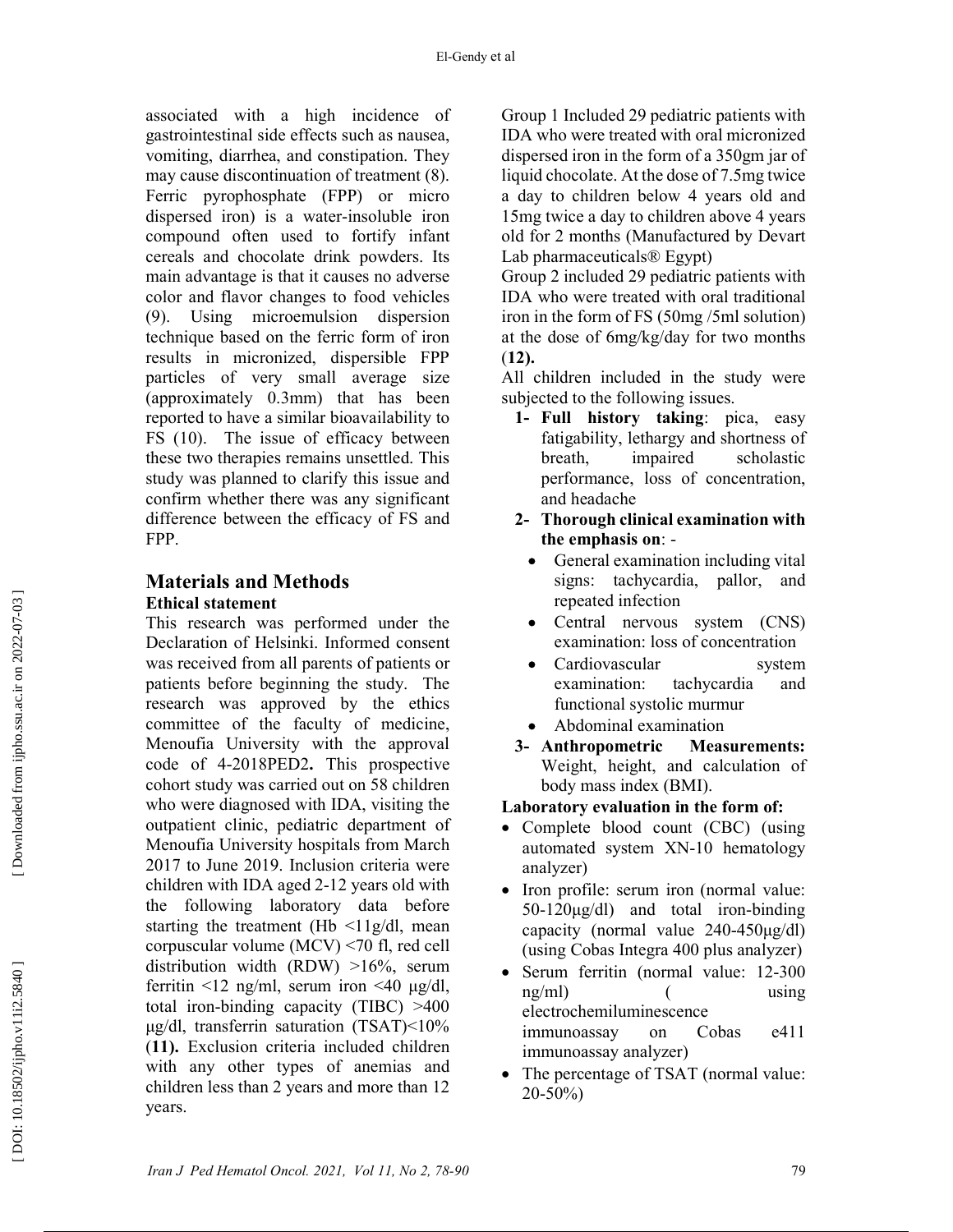Statistical method: Data were obtained on weeks 0 and 8 and was entered on a predesigned proforma for each patient. SPSS-10.0 was used for statistical analysis (13). Mean and standard deviation were calculated for the result obtained before and after two-month treatment. The efficacy between two groups was compared by the chi-square test. It was applied to compare different data. P-value  $\leq 0.05$  was accepted as significant.

# Results

The results showed that in the FPP group, male children were 41.4%, while female children were 58.6%. In the FS group, male children were 24.1% and female children were 75.9%. Both groups were comparable base on sex and age with no statistically significant difference (P-value  $> 0.05$ )  $(Table (I)).$ 

The result showed that there was no statistically significant difference regarding weight, height, BMI, general condition, CVS, CNS, and abdominal complaints between both groups before treatment (Pvalue  $> 0.05$ ). Regarding laboratory findings, the results showed that there was no statistically significant difference regarding RBCs count, Hb, MCV, mean corpuscular hemoglobin (MCH), hematocrit (HCT), RDW, white blood cells (WBCs) count, platelet count, serum iron, serum ferritin, TSAT and TIBC between both groups before treatment (P-value > 0.05).

After two-month treatment, the results showed that there was no statistically significant difference between the FPP and the FS groups regarding weight, height, BMI, general condition, CVS, CNS, and abdominal complaint (P-value  $> 0.05$ ). Regarding laboratory findings, the results showed that MCV, MCH, HCT, and TSAT were significantly lower in the FPP than the FS group (P-value < 0.05). TIBC was

significantly higher in the FPP than the FS group (P-value  $\leq$  0.05). While, the results showed that there was no significant difference regarding Hb, RDW, RBCs count, platelet count, serum iron, and serum ferritin between the FPP and the FS group after treatment (P-value  $> 0.05$ ).

Side effects were significantly lower in the FPP than the FS group after two-month treatment (P-value  $\leq$  0.001). Constipation, gastric upset, and abdominal cramps were significantly lower in the FPP than the FS group (P-value  $< 0.05$ ), while there was no significant difference between both groups regarding vomiting and black stool (P-value  $\geq 0.05$ ).

The results showed that weight, BMI, general condition, CVS, and CNS complaint were significantly improved in group 1 after two-month treatment with micronized dispersed iron (P-value  $\leq$  0.05). Also, the results showed that RBCs count, Hb, MCV, MCH, HCT, serum iron, serum ferritin, and TSAT were significantly higher (P-value < 0.05), WBCs count, platelet count, and RDW were significantly lower (P-value < 0.05) in group 1 after two-month treatment with micro dispersed iron, while there was no significant difference regarding TIBC after treatment (P-value  $> 0.05$ ).

The results showed that weight, height, BMI, general, CVS, and CNS complain were significantly higher in group 2 after two-month treatment with the traditional oral iron (the FS) (P-value  $\leq$  0.05). Also, the results showed that RBCs count, Hb, MCV, MCH, HCT, serum iron, serum ferritin, TSAT, and TIBC were significantly higher  $(P-value < 0.05)$ , while RDW was significantly lower (P-value  $\leq$  0.05) after two-month treatment with FS. Also, the results showed that there was no significant difference regarding WBCs in group 2 after two-month treatment with the traditional oral iron.

Table I: Demographic characteristics of the studied groups.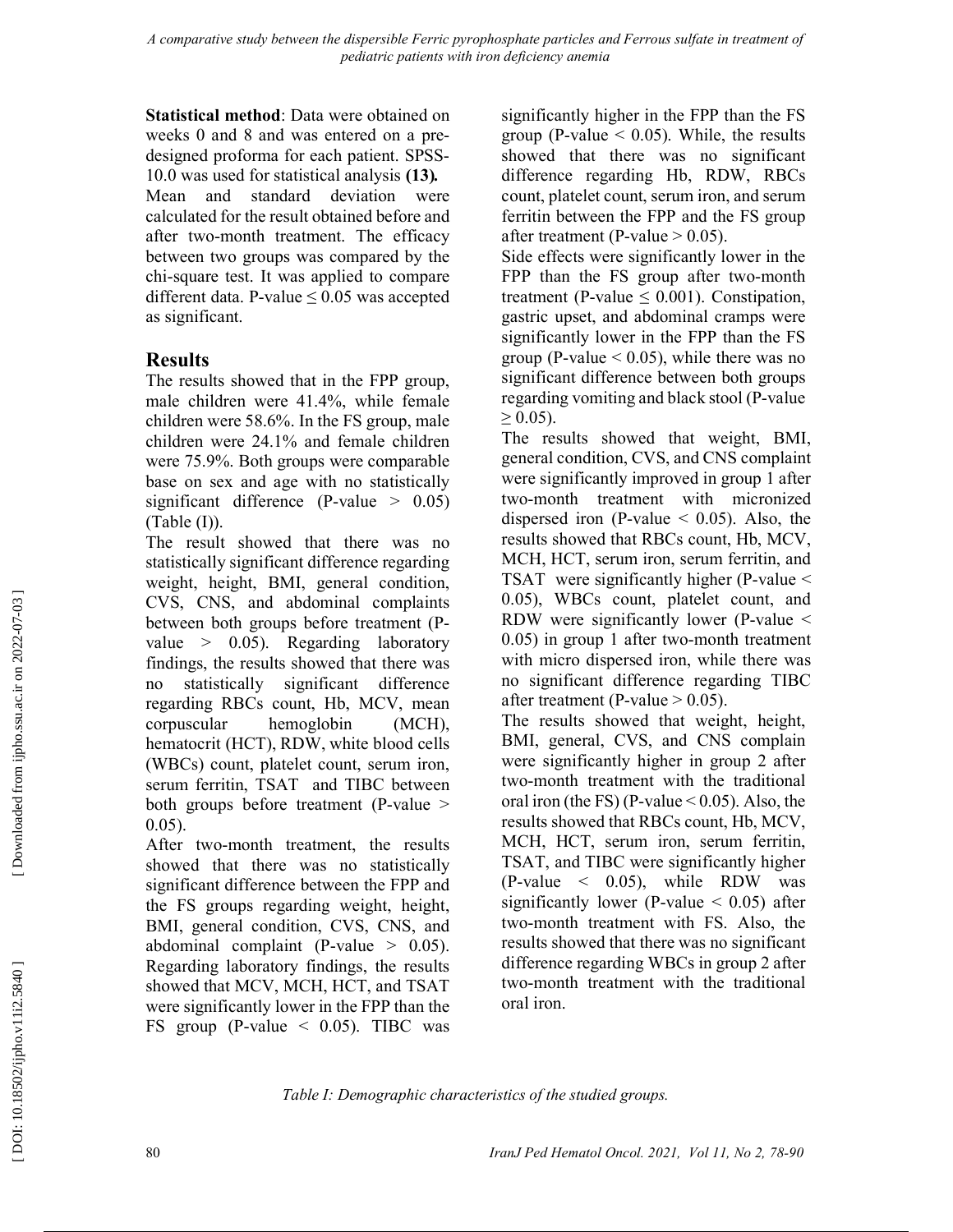|                   | Group(1)<br>$(n=29)$ | Group(2)<br>$(n=29)$ | <b>Test of significance</b> | <b>P</b> -value |
|-------------------|----------------------|----------------------|-----------------------------|-----------------|
| <b>Sex</b>        |                      |                      | $* = 1.957$                 | 0.162           |
| <b>Males</b>      | $12(41.4\%)$         | $7(24.1\%)$          |                             |                 |
| <b>Females</b>    | $17(58.6\%)$         | $22(75.9\%)$         |                             |                 |
| Age (years)       |                      |                      | ** = 0.444                  | 0.657           |
| Range (min.-max.) | $3 - 10.4$           | $2 - 11$             |                             |                 |
| $Mean \pm SD$     | $5.7 \pm 2.01$       | $5.8 \pm 3.07$       |                             |                 |
|                   |                      |                      |                             |                 |

n= patient number, \* X2:- Pearson chi square , \*\* U :- Mann-Whitney test , Min-max: minimum to maximum SD= standard deviation , P-value:- Non-significant (P-value ≥ 0.05), Significant (P-value < 0.05), Highly significant (P-value ≤ 0.001). Group (1) was treated by micronized dispersed iron, Group (2) was treated by oral traditional iron

Table II: Comparison of the clinical examination and laboratory investigation results between group (1) and group (2) before treatment.

|                                                  | <b>Pre-treatment</b>           |                      | Test of significance $X^2$ | P-value |
|--------------------------------------------------|--------------------------------|----------------------|----------------------------|---------|
|                                                  |                                |                      |                            |         |
|                                                  | Group(1)<br>$(n=29)$           | Group(2)<br>$(n=29)$ |                            |         |
| Weight(kg)                                       |                                |                      | $\star$                    | 0.293   |
| Range                                            | $12 - 35$                      | $9 - 48$             | 1.052                      |         |
| $Mean \pm SD$                                    | $19.2 \pm 6.5$                 | $20.48 \pm 12.5$     |                            |         |
| Height(cm)                                       |                                |                      | $\overline{\cdot}$         | 0.691   |
| Range                                            | 90-134                         | 80-138               | 0.397                      |         |
| $Mean \pm SD$<br>$\overline{\phantom{a}}$        | $108.1 \pm 3.03$               | $106.3 \pm 20.03$    | $\ast$                     |         |
| <b>BMI</b>                                       |                                | 12.49-25.2           | 0.693                      | 0.489   |
| Range<br>ä,<br>$Mean \pm SD$<br>$\sim$           | 12.98-20.3<br>$16.07 \pm 2.05$ | $16.3 \pm 3.8$       |                            |         |
| <b>General:</b>                                  |                                |                      | $\star\star$               | 0.68    |
| Good general condition<br>÷,                     | $13(44.8\%)$                   | $10(34.5\%)$         | 0.78                       |         |
| Pallor                                           | 10 (34.5%)                     | 13 (44.8%)           |                            |         |
| Pica& loss of appetite<br>$\overline{a}$         | 6(20.7%)                       | 6(20.7%)             |                            |         |
| CNS:                                             | $8(27.6\%)$                    | 13 (44.8%)           | $\star\star$               | 0.17    |
| <b>Loss of concentration</b><br>Ξ                | 21 (72.4%)                     | $16(55.2\%)$         | 1.87                       |         |
| No CNS complaint<br>$\blacksquare$               |                                |                      |                            |         |
| <b>CVS:</b>                                      |                                |                      | $***=4.86$                 | 0.03    |
| Shortness of breath, palpitation & easy          | $19(65.5\%)$                   | 26(89.7%)            |                            |         |
| fatigability                                     |                                |                      |                            |         |
| No CVS complaint<br>$\qquad \qquad \blacksquare$ | $10(34.5\%)$                   | $3(10.3\%)$          |                            |         |
| Abdomen:                                         |                                |                      |                            |         |
| No abdominal complaint                           | 29 (100%)                      | 29 (100%)            |                            |         |
| RBC $(4.0-5.2x10^{12}/1)$                        |                                |                      | ****                       | 0.228   |
| Range<br>$\blacksquare$                          | $3.2 - 3.5$                    | $3.6 - 3.9$          | 1.207                      |         |
| $Mean \pm SD$                                    | $3.5 \pm 0.3$                  | $3.6 \pm 0.4$        |                            |         |
| Hb(11-14.5gm/dl)                                 |                                |                      | ****                       | 0.197   |
| Range<br>$\blacksquare$                          | $9.2 - 10.5$                   | 10-10.8              | 1.036                      |         |
| $Mean \pm SD$                                    | $9.97 \pm 0.31$                | $10.44 \pm 0.026$    |                            |         |
| MCV (73.9-87.4fl)                                |                                |                      | ****                       | 0.207   |
| Range<br>$\blacksquare$                          | 61.4-72                        | 56.9-74.3            | 1.263                      |         |
| $Mean \pm SD$                                    | $66.2 \pm 3.6$                 | $67.5 \pm 5.2$       |                            |         |
| MCH (23.6-31.0pg)                                |                                |                      | ****                       | 0.125   |
| Range<br>$\sim$                                  | 18-24                          | 18.9-24.6            | 1.042                      |         |
| $Mean \pm SD$                                    | $20.44 \pm 1.6$                | 21.7±2.02            |                            |         |
| <b>HCT</b> (34-40)                               |                                |                      | ****                       | 0.202   |
| Range                                            | 28.2-33                        | 27-35.6              | 1.65                       |         |
| $Mean \pm SD$                                    | $30.49 \pm 1.2$                | $31.9 \pm 2.4$       |                            |         |
| <b>RDW</b>                                       | 14.8-17.9                      | 14-17.5              | *****                      | 0.054   |
| Range<br>$\blacksquare$                          | 16.19±0.799                    | $15.71 \pm 1.028$    | 1.969                      |         |
| <b>Mean</b> ±SD                                  |                                |                      | ****                       |         |
| PLT $(150-450x10^3/\text{mm}^3)$                 |                                |                      |                            | 0.107   |
| Range                                            | 354-543                        | 208-528              | 2.718                      |         |
| $Mean \pm SD$                                    | $465.55 \pm 76.9$              | $393.1 \pm 112.6$    |                            |         |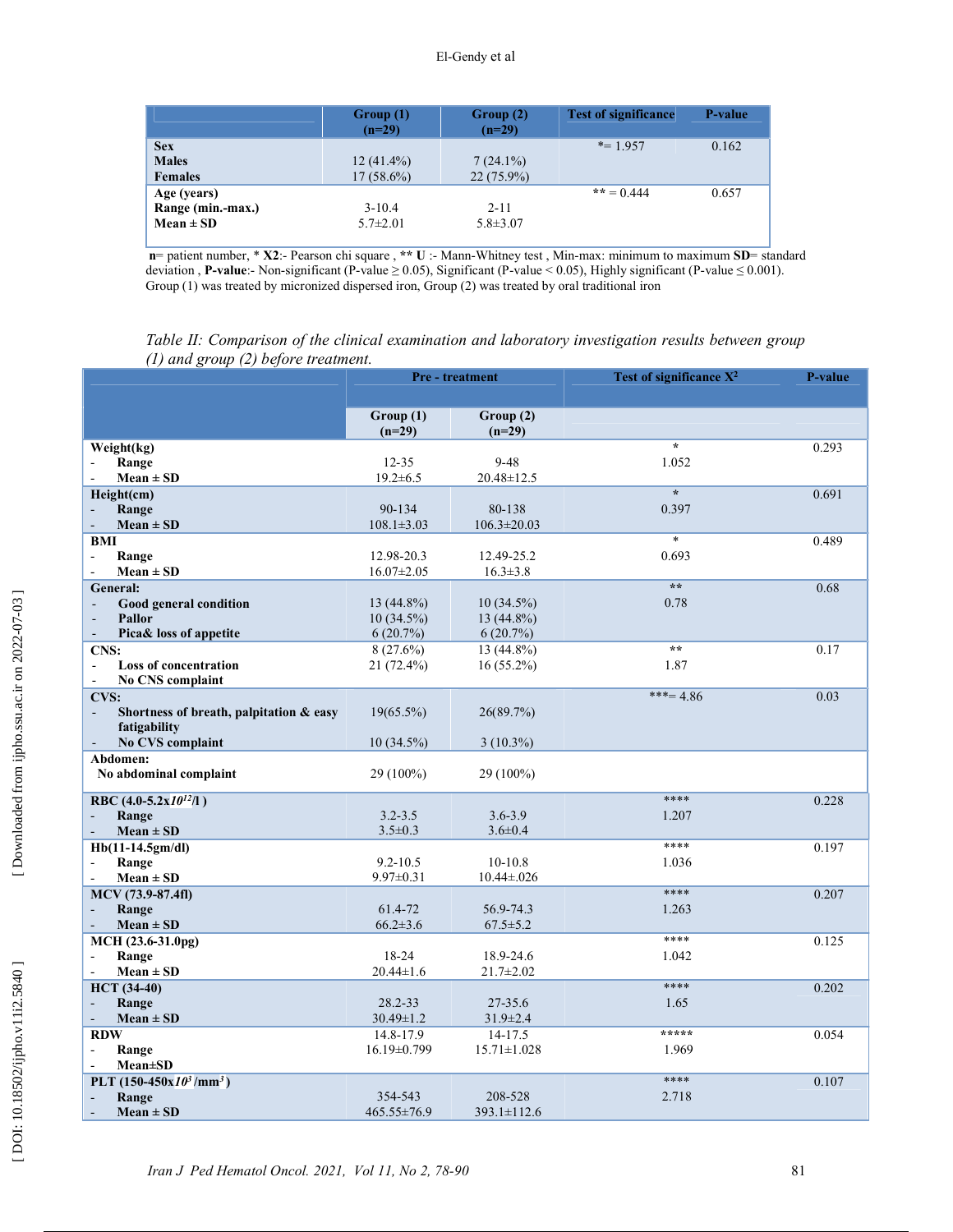|                          | WBCs $(4-11 \times 10^3/\text{mm}^3)$ |                |                |       |       |
|--------------------------|---------------------------------------|----------------|----------------|-------|-------|
|                          | Range                                 | $6.8 - 9.6$    | 5.45-10.78     | ****  | 0.498 |
| ۰                        | $Mean \pm SD$                         | $8.58 \pm 0.9$ | $8.5 \pm 1.8$  | 0.677 |       |
|                          | Serum Iron $(50-120 \mu g/dl)$        |                |                | ****  | 0.797 |
| ۰.                       | Range                                 | $19-45$        | 15-48          | 0.257 |       |
| ۰.                       | $Mean \pm SD$                         | $33\pm10$      | $35 \pm 18$    |       |       |
|                          | serum. ferritin (12-300 ng/ml)        |                |                | ****  | 0.538 |
|                          | Range                                 | $5 - 11$       | $4 - 12$       | 0.615 |       |
|                          | Mean $\pm$ SD                         | $6\pm2.5$      | $7 + 3.7$      |       |       |
|                          | TIBC $(250-450\mu g/dl)$              |                |                | ****  | 0.246 |
| $\overline{\phantom{a}}$ | Range                                 | $400 - 420$    | $410 - 430$    | 1.16  |       |
| ۰.                       | $Mean \pm SD$                         | $410\pm10$     | $420 \pm 20$   |       |       |
|                          | TSAT (20-50%)                         |                |                | ****  | 0.526 |
|                          | Range                                 | $4.8 - 10$     | $2 - 9$        | 0.634 |       |
|                          | $Mean \pm SD$                         | $8.37 \pm 2.4$ | $8.4 \pm 4.99$ |       |       |

\* Wilcoxon signed-rank test \*\*=  $X^2$  \*\*\*Fisher exact test \*\*\*\* U test \*\*\*\*\*t student t test Significant non-significant (Pvalue  $\geq$  0.05), significant (P-value < 0.05), RBCs = red blood cells, Hb = Hemoglobin, MCV = Mean corpuscular volume, MCH = Mean corpuscular hemoglobin, HCT = Hematocrit, RDW = Red Cell Distribution Width, PLT = Platelets, WBCs = White blood cells,  $S$ . Iron = serum iron test,  $T$ IBC = Total iron-binding capacity.

### Table III: Comparison of the laboratory investigation results between group (1) and group (2) after

#### two months of treatment.

|                                                                        |                         | Post - treatment        | Test of significance | P-value |
|------------------------------------------------------------------------|-------------------------|-------------------------|----------------------|---------|
|                                                                        | Group $(1)$<br>$(n=29)$ | Group $(2)$<br>$(n=29)$ |                      |         |
| Weight                                                                 | 13.25-35                | 9.5-48.2                | $* =$                | 0.227   |
| Range                                                                  | $20 \pm 6.4$            | $21.3 \pm 12.5$         | 1.207                |         |
| $Mean \pm SD$                                                          |                         |                         |                      |         |
| Height                                                                 | 90-134                  | 80-138                  | $* =$                | 0.691   |
| Range<br>÷,                                                            | $108.3 \pm 12.9$        | $106.6 \pm 20.03$       | 0.397                |         |
| $Mean \pm SD$<br>$\overline{\phantom{a}}$                              |                         |                         |                      |         |
| <b>BMI</b>                                                             | $14.2 - 21$             | 12.9-25.3               | $* =$                | 0.371   |
| Range<br>$\blacksquare$                                                | $16.8 \pm 1.9$          | $16.9 \pm 3.4$          | 0.895                |         |
| $Mean \pm SD$<br>$\blacksquare$                                        |                         |                         |                      |         |
| General:                                                               | $13(44.8\%)$            | $10(34.5\%)$            | $**$                 | 0.19    |
| Good general condition<br>$\blacksquare$                               | $2(6.9\%)$              | 8(27.6%)                | 6.06                 |         |
| Pallor<br>$\blacksquare$                                               | $2(6.9\%)$              | $3(10.3\%)$             |                      |         |
| Pica& loss of appetite<br>$\overline{\phantom{a}}$                     | $10(34.5\%)$            | $5(17.2\%)$             |                      |         |
| Pallor improved<br>$\overline{\phantom{a}}$                            | $2(6.9\%)$              | $3(10.3\%)$             |                      |         |
| Increase appetite& pica disappear<br>$\blacksquare$                    |                         |                         |                      |         |
| CNS:                                                                   | $2(6.9\%)$              | $4(13.8\%)$             | $**$                 | 0.38    |
| Loss of concentration<br>$\blacksquare$                                | 6(20.7%)                | $9(31\%)$               | 1.94                 |         |
| Improvement of school performance<br>$\blacksquare$                    | $21(72.4\%)$            | $16(55.2\%)$            |                      |         |
| No CNS complain<br>$\blacksquare$                                      |                         |                         |                      |         |
| CVS:                                                                   | 9(31%)                  | $12(41.4\%)$            | $***$                | 0.09    |
| Shortness of breath, palpitation & easy fatigability<br>$\blacksquare$ | $10(34.5\%)$            | $14(48.3\%)$            | 4.86                 |         |
| Shortness of breath improved<br>$\overline{\phantom{a}}$               | $10(34.5\%)$            | $3(10.3\%)$             |                      |         |
| No CVS complain<br>$\blacksquare$                                      |                         |                         |                      |         |
| Abdomen:                                                               | 29 (100%)               | 29 (100%)               |                      |         |
| No abdominal complaint                                                 |                         |                         |                      |         |
| RBC (4.0-5.2x $10^{12}/1$ )                                            | $4.5 - 5.54$            | $4.23 - 5.8$            | ***                  |         |
| Range<br>$\blacksquare$                                                | $5.1 \pm 0.3$           | $5.2 \pm 0.49$          | 0.945                | 0.345   |
| $Mean \pm SD$<br>$\blacksquare$                                        |                         |                         |                      |         |
| Hb(11-14.5gm/dl)                                                       | $10.4 - 11.3$           | $10.5 - 11.8$           | ****                 | 0.335   |
| Range<br>$\blacksquare$                                                | $10.8 \pm 0.3$          | $11.2 \pm 0.2$          | 0.984                |         |
| $Mean \pm SD$                                                          |                         |                         |                      |         |
| MCV (73.9-87.4fl)                                                      | $65 - 75$               | 63.2-75                 | ****                 | 0.017   |
| Range                                                                  | $69.9 \pm 2.9$          | $71.6 \pm 3.9$          | 2.382                |         |
| $Mean \pm SD$                                                          |                         |                         |                      |         |
| $MCH (23.6-31.0pg)$                                                    | $21 - 27$               | 19.2-28                 | ****                 | 0.046   |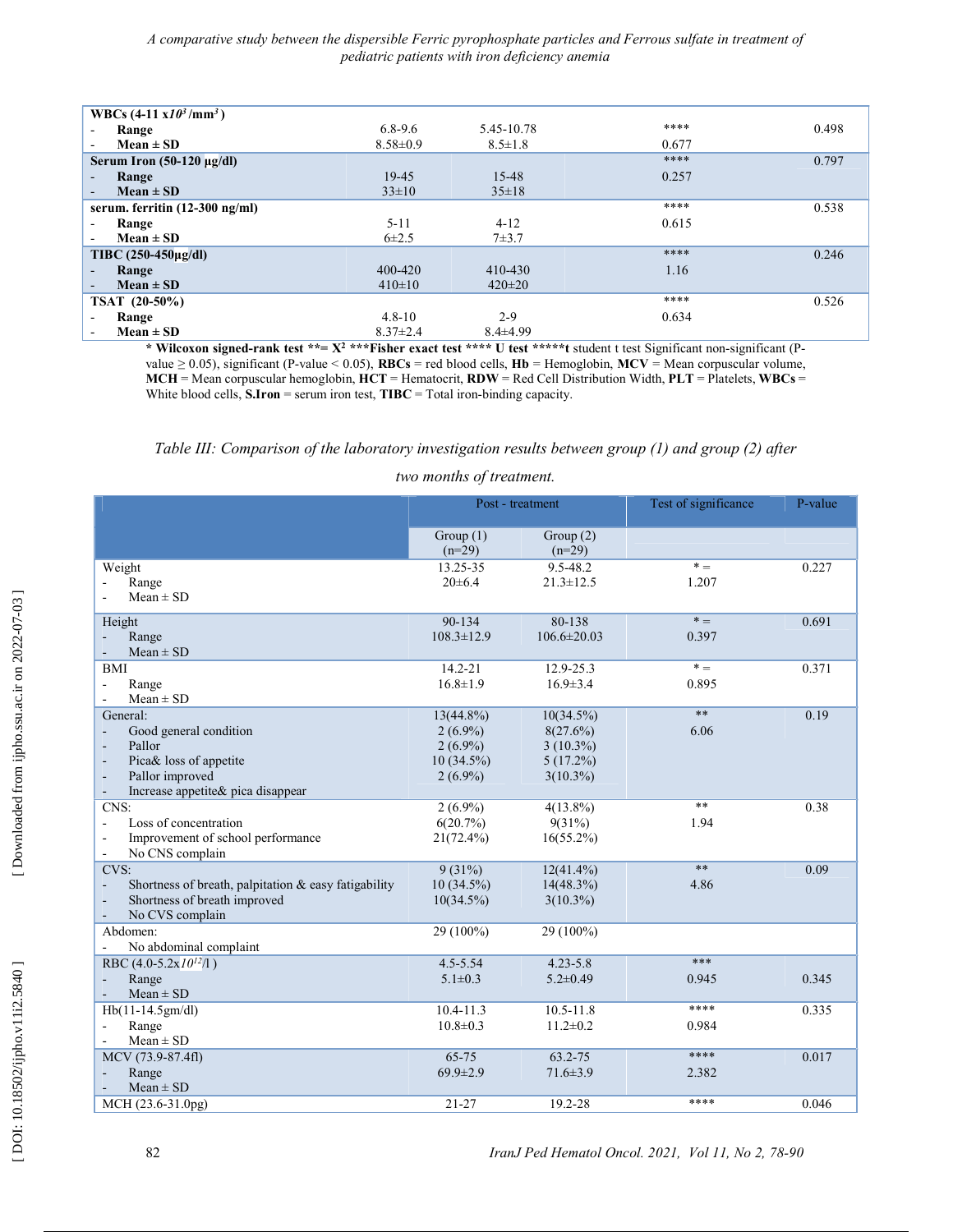| Range                                   | $23.6 \pm 1.5$   | $24.2 \pm 2.4$   | 1.998 |         |
|-----------------------------------------|------------------|------------------|-------|---------|
| $Mean \pm SD$                           |                  |                  |       |         |
| $HCT (34-40)$                           | $32 - 36$        | $31 - 37$        | ****  | 0.006   |
| Range                                   | $33.5 \pm 1.1$   | $34.4 \pm 1.7$   | 2.763 |         |
| $Mean \pm SD$                           |                  |                  |       |         |
| <b>RDW</b>                              | $14 - 16.8$      | 13.9-16.5        | ***** | 0.542   |
| Range                                   | $15.61 \pm 0.69$ | 15.49±0.84       | 0.614 |         |
| $Mean \pm SD$                           |                  |                  |       |         |
| PLT $(150-450x10^3/\text{mm}^3)$        | 189-432          | 195-409          | ****  | 0.118   |
| Range                                   | $320.8 \pm 61.1$ | $290.5 \pm 73.7$ | 1.565 |         |
| $Mean \pm SD$                           |                  |                  |       |         |
| WBCs $(4-11 \text{ x}10^3/\text{mm}^3)$ | 5.45-11.7        | 6.9-10.78        | ****  | 0.024   |
| Range                                   | $7.8 \pm 1.7$    | $8.5 \pm 1.1$    | 2.25  |         |
| $Mean \pm SD$                           |                  |                  |       |         |
| Serum Iron $(50-120 \text{ µg/dl})$     | 52-90            | $47 - 100$       | ****  | 0.981   |
| Range                                   | $77 + 12$        | $75 \pm 20$      | 0.023 |         |
| $Mean \pm SD$                           |                  |                  |       |         |
| Serum ferritin (12-300 ng/ml)           | $13 - 80$        | $14.3 - 70.5$    | ****  | 0.205   |
| Range                                   | $32.8 \pm 19.5$  | $50.2 \pm 37$    | 1.269 |         |
| $Mean \pm SD$                           |                  |                  |       |         |
| TIBC $(250-450\mu\text{g/dl})$          | 320-380          | 320-400          | ****  | > 0.001 |
| Range                                   | $350 \pm 25$     | $310\pm70$       | 3.429 |         |
| $Mean \pm SD$                           |                  |                  |       |         |
| Transferrin saturation (20-50%)         | $2.5 - 19$       | $11 - 22$        | ****  | 0.016   |
| Range                                   | $12.3 \pm 4.4$   | $14.6 \pm 3.2$   | 2.398 |         |
| $Mean \pm SD$                           |                  |                  |       |         |

\*Wilcoxon signed-rank test \*\*=  $X^2$  \*\*\* Mann-whitney test (U) \*\*\*\* U test \*\*\*\*\*#t non-significant (P-value  $\geq 0.05$ ), significant (P-value < 0.05), highly significant (P-value  $\leq$  0.001), RBCs = red blood cells, Hb = Hemoglobin, MCV = Mean corpuscular volume, MCH = Mean corpuscular hemoglobin, HCT = Hematocrit, RDW = Red Cell Distribution Width, PLT = Platelets, WBCs = White blood cells, TIBC = Total iron-binding capacity.

|                          |                                                     |                                  | <b>Side effects</b>         |                        |                 |
|--------------------------|-----------------------------------------------------|----------------------------------|-----------------------------|------------------------|-----------------|
|                          |                                                     | Group (1)<br>$(n=29)$<br>$N(\%)$ | Group(2)<br>$(n=29)$<br>N(% | significance<br>Z-test | <b>P</b> -value |
| $\overline{\phantom{0}}$ | Side effects detected                               | 6(20.6)                          | 24(82.7)                    | $*4.47$                | > 0.001         |
| $\overline{\phantom{a}}$ | <b>Black stool</b>                                  | 6(20.7)                          | 9(31)                       | $*0.6$                 | 0.55            |
| $\overline{\phantom{a}}$ | Constipation                                        | 0                                | 6(20.7)                     | $*2.16$                | 0.03            |
| $\overline{\phantom{a}}$ | Vomiting                                            | $\Omega$                         | 3(10.3)                     | $*1.19$                | 0.24            |
| $\blacksquare$           | abdominal<br><b>Gastric</b><br>upset $\&$<br>cramps | $\theta$                         | 6(20.7)                     | $*2.16$                | 0.03            |

### Table IV: Comparison of side effects between group (1) and group (2).

\* Z-test non-significant (P-value ≥ 0.05), significant (P-value < 0.05), highly significant (P-value ≤ 0.001).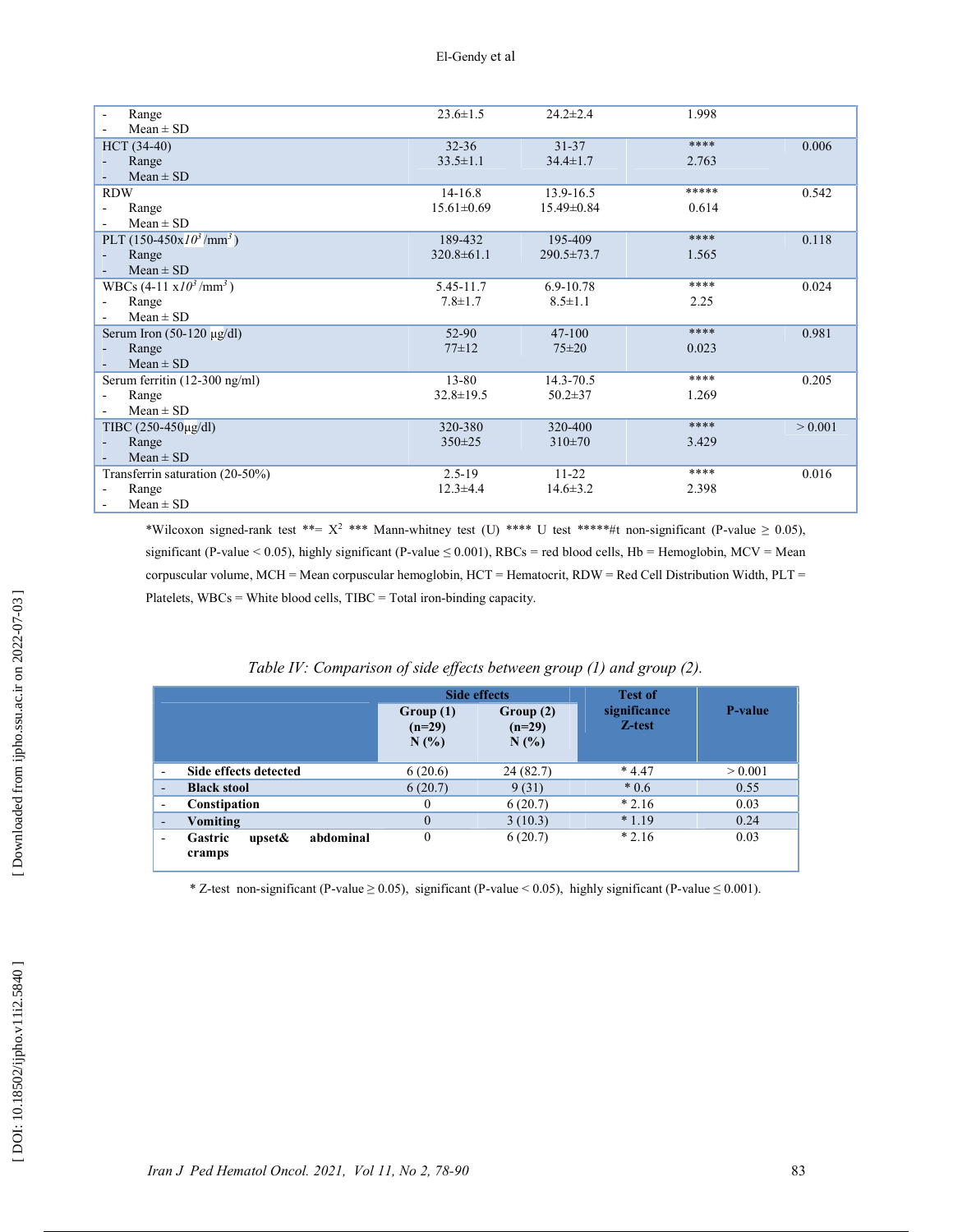## Table V: Comparison of the clinical examination and laboratory investigation results of Group (1)

|                                                                                                                                                                                                      | Group (1)<br>$(n=29)$                                 |                                                                         | <b>Test of significance</b>  | <b>P-value</b> |
|------------------------------------------------------------------------------------------------------------------------------------------------------------------------------------------------------|-------------------------------------------------------|-------------------------------------------------------------------------|------------------------------|----------------|
|                                                                                                                                                                                                      | Pre-treatment                                         | Post-treatment                                                          |                              |                |
| Weight (kg)<br>Range<br>$Mean \pm SD$                                                                                                                                                                | $12 - 35$<br>$19.2 \pm 6.5$                           | 13.25-35<br>$20 \pm 6.4$                                                | $\ast$<br>4.55               | > 0.001        |
| Height (cm)                                                                                                                                                                                          |                                                       | 90-134                                                                  | $\star$                      | 0.023          |
| Range<br>$Mean \pm SD$                                                                                                                                                                               | 90-134<br>$108.1 \pm 3.03$                            | $108.3 \pm 12.9$                                                        | 2.271                        |                |
| BMI<br>Range<br>$\overline{\phantom{a}}$<br>$Mean \pm SD$<br>$\sim$                                                                                                                                  | 12.98-20.3<br>$16.07 \pm 2.05$                        | 14.2-21<br>$16.8 \pm 1.9$                                               | $\star$<br>4.548             | > 0.001        |
| General:<br>Good general condition<br>$\overline{\phantom{a}}$<br><b>Pallor</b><br>Pica& loss of appetite<br><b>Pallor</b> improved<br>$\overline{\phantom{a}}$<br>Increase appetite& pica disappear | $13(44.8\%)$<br>$10(34.5\%)$<br>6(20.7%)<br>--<br>$-$ | 13 $(44.8\%)$<br>$2(6.9\%)$<br>$2(6.9\%)$<br>$10(34.5\%)$<br>$2(6.9\%)$ | $\star\star$<br>19.33        | > 0.001        |
| <b>CNS</b><br><b>Lack of concentration</b><br>$\blacksquare$<br>Improve school performance<br>$\sim$<br>No CNS complaint<br>$\blacksquare$                                                           | $8(27.6\%)$<br>21 (72.4%)                             | $2(6.9\%)$<br>6(20.7%)<br>21 (72.4%)                                    | $\star \star$<br>9.6         | 0.008          |
| CVS:<br>Shortness of breath, palpitation & easy<br>$\sim$<br>fatigability                                                                                                                            | $19(65.5\%)$                                          | $9(31\%)$                                                               | $\star \star$<br>50          | > 0.001        |
| Dyspnea improved<br>No CVS complaint                                                                                                                                                                 | $10(34.5\%)$                                          | $10(34.5\%)$<br>$10(34.5\%)$                                            |                              |                |
| Abdomen:<br>No abdominal complaint                                                                                                                                                                   | 29 (100%)                                             | 29 (100%)                                                               |                              |                |
| RBC (4.0-5.2x $10^{12}/1$ )<br>Range<br><b>Mean±SD</b>                                                                                                                                               | $3.2 - 3.5$<br>$3.5 \pm 0.3$                          | $4.5 - 5.54$<br>$5.1 \pm 0.3$                                           | $* * *$<br>4.71              | > 0.001        |
| Hb(11-14.5gm/dl)<br>Range<br>$Mean \pm SD$                                                                                                                                                           | $9.2 - 10.5$<br>$9.97 \pm 0.31$                       | $10.4 - 11.3$<br>$10.8 \pm 0.3$                                         | $* * *$<br>4.722             | > 0.001        |
| MCV(73.9-87.4fl)<br>Range<br>$Mean \pm SD$                                                                                                                                                           | 61.4-72<br>$66.2 \pm 3.6$                             | 65-75<br>$69.9 \pm 2.9$                                                 | $* * *$<br>4.756             | > 0.001        |
| MCH(23.6-31.0pg)<br>Range<br><b>Mean</b> ±SD                                                                                                                                                         | 18-24<br>$20.44 \pm 1.6$                              | 21-27<br>$23.6 \pm 1.5$                                                 | $* * *$<br>4.709             | > 0.001        |
| $HCT(34-40)$<br>Range<br>$Mean \pm SD$                                                                                                                                                               | 28.2-33<br>$30.49 \pm 1.2$                            | $32 - 36$<br>$33.5 \pm 1.1$                                             | $\star \star \star$<br>4.729 | > 0.001        |
| $\mathbf{R}\mathbf{D}\mathbf{W}$<br>Range<br>$\overline{\phantom{a}}$<br><b>Mean</b> ±SD<br>$\sim$                                                                                                   | 14.8-17.9<br>16.19±0.799                              | 14-16.8<br>$15.61 \pm 0.69$                                             | ****<br>$= 6.275$            | > 0.001        |
| PLT $(150-450x10^3/\text{mm}^3)$<br>Range<br>$Mean \pm SD$                                                                                                                                           | 354-543<br>465.55±76.9                                | 189-432<br>$320.8 \pm 61.1$                                             | $***$<br>4.706               | > 0.001        |
| WBCs $(4-11 \text{ x}10^3/\text{mm}^3)$<br>Range<br>$\blacksquare$<br><b>Mean</b> ±SD                                                                                                                | $6.8 - 9.6$<br>$8.58 \pm 0.9$                         | 5.45-11.7<br>$7.8 + 1.7$                                                | $* * *$<br>2.716             | 0.007          |
| Serum Iron $(50-120 \mu g/dl)$<br>Range<br>$Mean \pm SD$                                                                                                                                             | 19-45<br>$33 \pm 10$                                  | 52-90<br>$77 + 12$                                                      | $***$<br>4.71                | > 0.001        |

## before and after two-month treatment by micro-dispersed iron.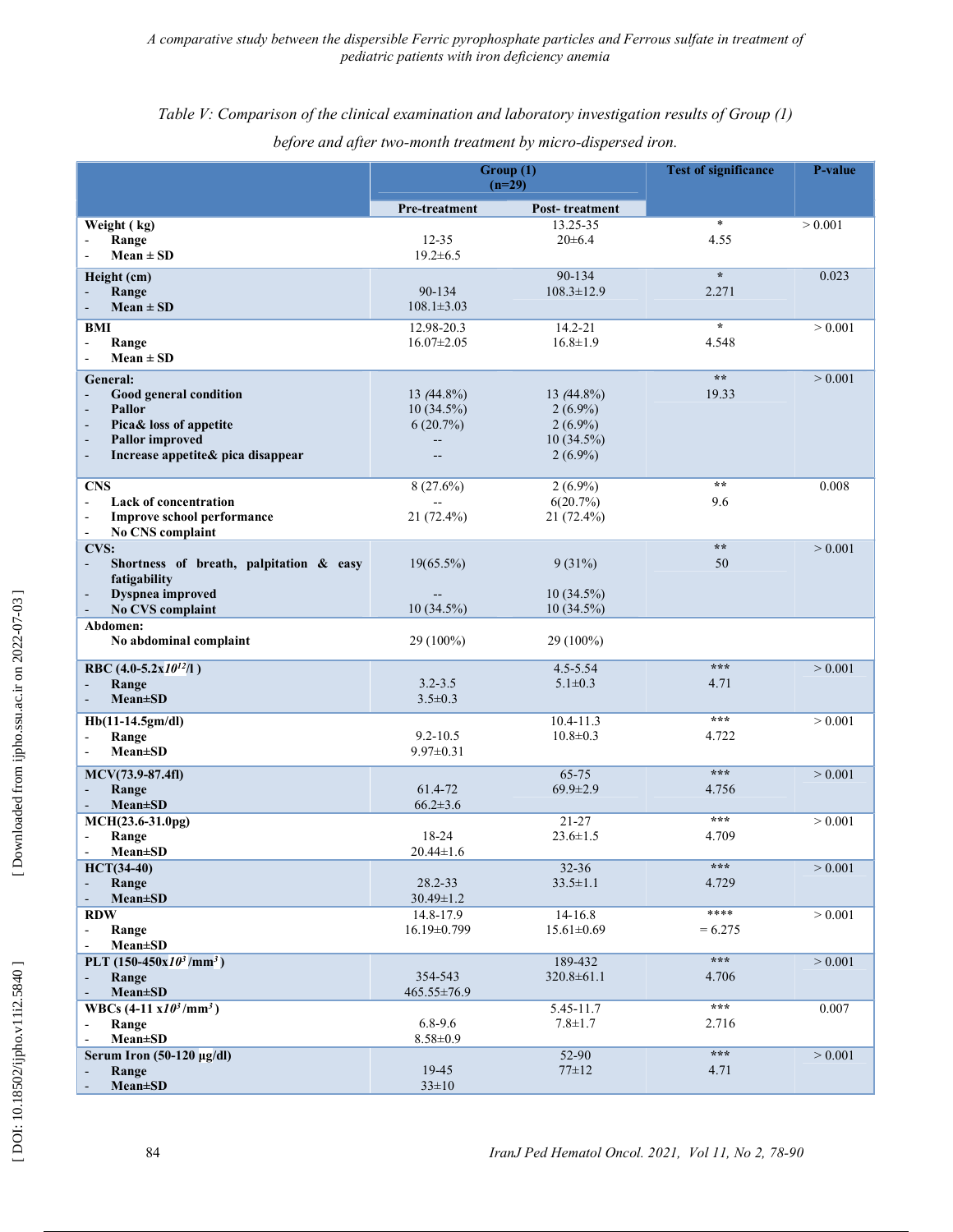| Serum ferritin (12-300 ng/ml)             |                | 13-80           | ***   | > 0.001 |
|-------------------------------------------|----------------|-----------------|-------|---------|
| Range<br>$\sim$                           | $5 - 11$       | $32.8 \pm 19.5$ | 4.711 |         |
| <b>Mean±SD</b><br>$\sim$                  | $6\pm2.5$      |                 |       |         |
| $T\text{IBC}(250-450\mu\text{g/dl})$      |                | 320-380         | ***   | 0.285   |
| Range<br>$\overline{\phantom{a}}$         | 400-420        | $350 \pm 25$    | 1.069 |         |
| $Mean \pm SD$<br>$\overline{\phantom{a}}$ | $410\pm10$     |                 |       |         |
| Transferrin saturation (20-50%)           |                | $11 - 22$       | ***   | > 0.001 |
| Range                                     | $4.8 - 10$     | $14.6 \pm 3.2$  | 4.713 |         |
| $Mean \pm SD$                             | $8.37 \pm 2.4$ |                 |       |         |

\* Wilcoxon signed-rank test \*\*= X<sup>2</sup> Pearson chi-square test \*\*\* U test, #t: student t test \*\*\*\*Paired t Test Non significant (p-value > 0.05) (P-value > 0.05) significant (P-value < 0.05), highly significant (P-value  $\leq$  0.001), Kg = Kilogram, Cm = centimeters, BMI = Body Mass Index, SD=standard deviation, RBCs = red blood cells, Hb = Hemoglobin, MCV = Mean corpuscular volume, MCH = Mean corpuscular hemoglobin, HCT = Hematocrit, RDW = Red Cell Distribution Width, PLT  $=$  Platelets, WBCs = White blood cells, TIBC = Total iron-binding capacity

Table VI: Comparison of the clinical examination and laboratory results of group (2) before and after two-month treatment by oral traditional iron.

|                                                                     | Group (2)<br>$(n=29)$ |                   | $\overline{X^2}$        | <b>P-value</b> |
|---------------------------------------------------------------------|-----------------------|-------------------|-------------------------|----------------|
|                                                                     | Pre-treatment         | Post-treatment    |                         |                |
| Weight (kg)                                                         |                       |                   | $\overline{\mathbf{x}}$ | > 0.001        |
| Range                                                               | $9 - 48$              | 9.5-48.2          | 4.715                   |                |
| $Mean \pm SD$                                                       | $20.48 \pm 12.5$      | $21.3 \pm 12.5$   |                         |                |
| Height (cm)                                                         | 80-138                | 80-138            | $\star$                 | 0.008          |
| Range                                                               | $106.3 \pm 20.03$     | $106.6 \pm 20.03$ | 2.64                    |                |
| <b>Mean</b> ±SD                                                     |                       |                   |                         |                |
| BMI                                                                 | 12.49-25.2            | 12.9-25.3         | $*3.581$                | > 0.001        |
| Range<br>$\qquad \qquad \blacksquare$                               | $16.3 \pm 3.8$        | $16.9 \pm 3.4$    |                         |                |
| $Mean \pm SD$                                                       |                       |                   |                         |                |
| General:                                                            |                       |                   | $**$                    | 0.04           |
| Good general condition<br>L.                                        | $10(34.5\%)$          | $10(34.5\%)$      | 10.19                   |                |
| <b>Pallor</b><br>$\overline{a}$                                     | 13 (44.8%)            | 8(27.6%)          |                         |                |
| Pica& loss of appetite<br>$\blacksquare$                            | $6(20.6\%)$           | $3(10.3\%)$       |                         |                |
| <b>Pallor improved</b>                                              | --                    | $5(17.2\%)$       |                         |                |
| Increase appetite& pica disappear<br>$\blacksquare$                 | $\overline{a}$        | $3(10.3\%)$       |                         |                |
| CNS:                                                                | 13 (44.8%)            | $4(13.8\%)$       | $**$                    | > 0.001        |
| <b>Lack of concentration</b><br>$\frac{1}{2}$                       |                       | 9(31%)            | 13.76                   |                |
| <b>Improvement of school performance</b><br>$\overline{a}$          | $16(55.2\%)$          | $16(55.2\%)$      |                         |                |
| No CNS complaint<br>$\overline{a}$                                  |                       |                   |                         |                |
| CVS:                                                                | $26(89.6\%)$          | $12(41.4\%)$      | $\star\star$            | > 0.001        |
| Shortness of breath, tachycardia & easy<br>$\overline{\phantom{a}}$ |                       |                   | 19.16                   |                |
| fatigue                                                             |                       | 14(48.3%)         |                         |                |
| Shortness of breath improved<br>$\overline{a}$                      | $3(10.3\%)$           | $3(10.3\%)$       |                         |                |
| No CVS complaint<br>$\blacksquare$                                  |                       |                   |                         |                |
| Abdomen:                                                            | $29(100\%)$           | 29 (100%)         |                         |                |
| No abdominal complaint                                              |                       |                   |                         |                |
| RBC $(4.0-5.2x10^{12}/1)$                                           |                       | $4.23 - 5.8$      | ***                     | > 0.001        |
| Range<br>$\blacksquare$                                             | $3.6 - 3.9$           | $5.2 \pm 0.49$    | 4.381                   |                |
| $Mean \pm SD$                                                       | $3.6 \pm 0.4$         |                   |                         |                |
| Hb(11-14.5gm/dl)                                                    |                       | $10.5 - 11.8$     | $* * *$                 | > 0.001        |
| Range<br>$\equiv$                                                   | $10-10.8$             | $11.2 \pm 0.2$    | 4.655                   |                |
| <b>Mean</b> ±SD                                                     | $10.44 \pm 0.026$     |                   |                         |                |
| MCV(73.9-87.4fl)                                                    |                       | 63.2-75           | ***                     | > 0.001        |
| Range<br>$\overline{a}$                                             | 56.9-74.3             | $71.6 \pm 3.9$    | 4.707                   |                |
| $Mean \pm SD$                                                       | $67.5 \pm 5.2$        |                   |                         |                |
| $MCH(23.6-31.0pg)$                                                  |                       | 19.2-28           | ***                     | > 0.001        |
| Range<br>÷,                                                         | 18.9-24.6             | $24.2 \pm 2.4$    | 4.483                   |                |
| <b>Mean</b> ±SD<br>ä,                                               | $21.7 \pm 2.02$       |                   |                         |                |
|                                                                     |                       |                   |                         |                |
| <b>HCT(34-40)</b>                                                   |                       | $31 - 37$         | ***                     | > 0.001        |
| Range                                                               | 27-35.6               | $34.4 \pm 1.7$    | 4.557                   |                |
| $Mean \pm SD$                                                       | $31.9 \pm 2.4$        |                   |                         |                |
|                                                                     |                       |                   |                         |                |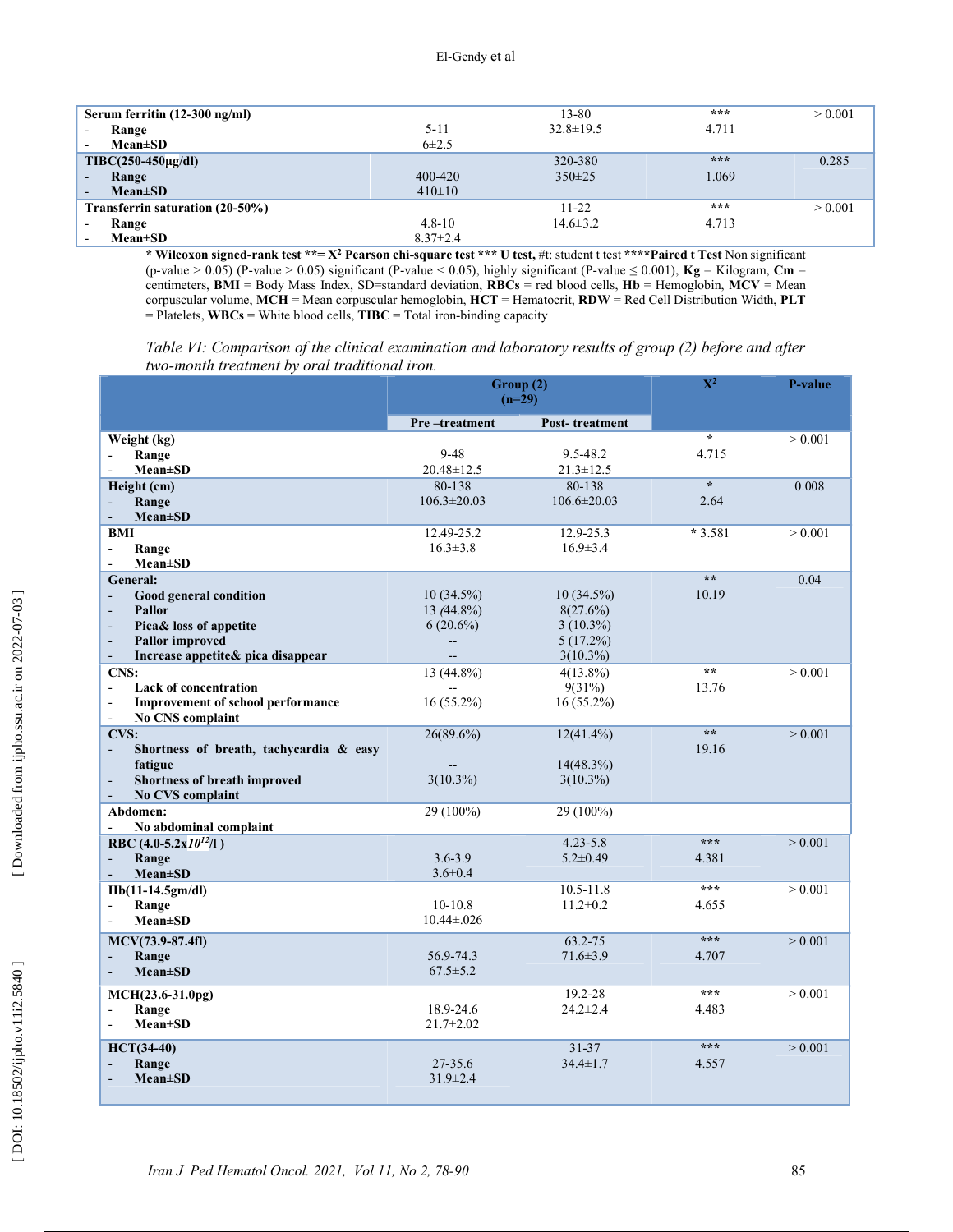| <b>RDW</b>                             | 14-17.5           | 13.9-16.5        | ****     | 0.021   |
|----------------------------------------|-------------------|------------------|----------|---------|
| Range                                  | $15.71 \pm 1.028$ | 15.49±0.84       | $= 2.45$ |         |
| $Mean \pm SD$                          |                   |                  |          |         |
| PLT(150-450x $10^3$ /mm <sup>3</sup> ) |                   | 195-409          | ***      | > 0.001 |
| Range                                  | 208-528           | $290.5 \pm 73.7$ | 4.554    |         |
| $Mean \pm SD$                          | $393.1 \pm 112.6$ |                  |          |         |
| WBCs $(4-11 \times 10^3/\text{mm}^3)$  |                   | 6.9-10.78        | ***      | 0.754   |
| Range                                  | 5.45-10.78        | $8.5 \pm 1.1$    | 0.314    |         |
| $Mean \pm SD$                          | $8.5 \pm 1.8$     |                  |          |         |
| Serum Iron $(50-120 \mu g/dl)$         |                   | $47-100$         | ***      | > 0.001 |
| Range                                  | $15 - 48$         | $75 \pm 20$      | 4.706    |         |
| $Mean \pm SD$                          | $35 \pm 18$       |                  |          |         |
|                                        |                   |                  |          |         |
| Serum ferritin (12-300 ng/ml)          |                   | 14.3-70.5        | ***      | > 0.001 |
| Range                                  | $4 - 12$          | $50.2 \pm 37$    | 4.705    |         |
| $Mean \pm SD$                          | $7 + 3.7$         |                  |          |         |
| $T\text{IBC}(250-450\mu\text{g/dl})$   |                   | 320-400          | ***      | > 0.001 |
| Range                                  | 410-430           | $310\pm70$       | 4.265    |         |
| $Mean \pm SD$                          | $420 \pm 20$      |                  |          |         |
|                                        |                   |                  |          |         |
| Transferrin saturation (20-50%)        |                   | $11 - 22$        | ***      | > 0.001 |
| Range                                  | $2 - 9$           | $14.6 \pm 3.2$   | 4.552    |         |
| $Mean \pm SD$                          | $8.4 \pm 4.99$    |                  |          |         |
|                                        |                   |                  |          |         |

\* Wilcoxon signed-rank test \*\*=  $X^2$  Pearson chi-square test \*\*\* U test \*\*\*\* Paired t Test non-significant (P-value  $\ge$ 0.05), significant (P-value < 0.05), highly significant (P-value  $\leq$  0.001), **Kg** = Kilogram, **Cm** = centimeters, **BMI** = Body Mass Index, SD=Standard deviation, RBCs = red blood cells, Hb = Hemoglobin, MCV = Mean corpuscular volume, MCH = Mean corpuscular hemoglobin,  $HCT =$  Hematocrit,  $RDW =$  Red Cell Distribution Width,  $PLT =$  Platelets,  $WBCs =$  White blood cells, TIBC = Total iron-binding capacity.

# **Discussion**

In the FPP group, male children were 41.4%, while female children were 58.6%. In the FS group, male children were 24.1% and female children were 75.9%. Both groups were sex and age comparable with no statistically significant difference between them (P-value  $> 0.05$ ) (Table I).

The results were in agreement with Angeles-Agdeppa et al. (14) who reported that the mean age of the children was 7.32 years old, and the age and sex distributions were similar between both groups and there was no statistically significant difference. Also, among those with iron deficiency, 51.3% were females and 48.7% were males. There was no sex-specific difference between both groups.

The results showed that there was no statistically significant difference (P-value > 0.05) regarding weight, height, BMI, general condition, CVS, CNS, and abdominal complaint between both groups before treatment. Regarding laboratory findings, the results showed that there was no statistically significant difference (Pvalue  $> 0.05$ ) regarding RBCs count, Hb,

MCV, MCH, HCT, RDW, WBCs count, platelet count, serum iron, serum ferritin, TSAT, and TIBC between both groups before treatment (Table II).

Regarding CNS complaints, the results were in agreement with Arcanjo, (15) who studied 100 children (students at public school). Forty-two out of 100 students presented learning difficulty (cases), while 58 did not (controls). Each group (case and control) presented 16 anemic participants. The prevalence ratio (prevalence of learning difficulty in children with anemia divided by the prevalence of learning difficulty in children without anemia) was 1.31. Mean Hb and serum ferritin levels of schoolchildren with learning difficulty were statistically lower when compared to those without identifying an association between iron status and learning difficulties Regarding Hb, MCV, serum ferritin, and TSAT, theresults were in agreement with Akin et al. (16) who studied 50 patients consisting of 35 boys and 15 girls with the mean age of  $16,59 \pm 1,68$  months. The Hb thresholds of the world health organization were used to identify anemia (Hb  $<$  11 g/dL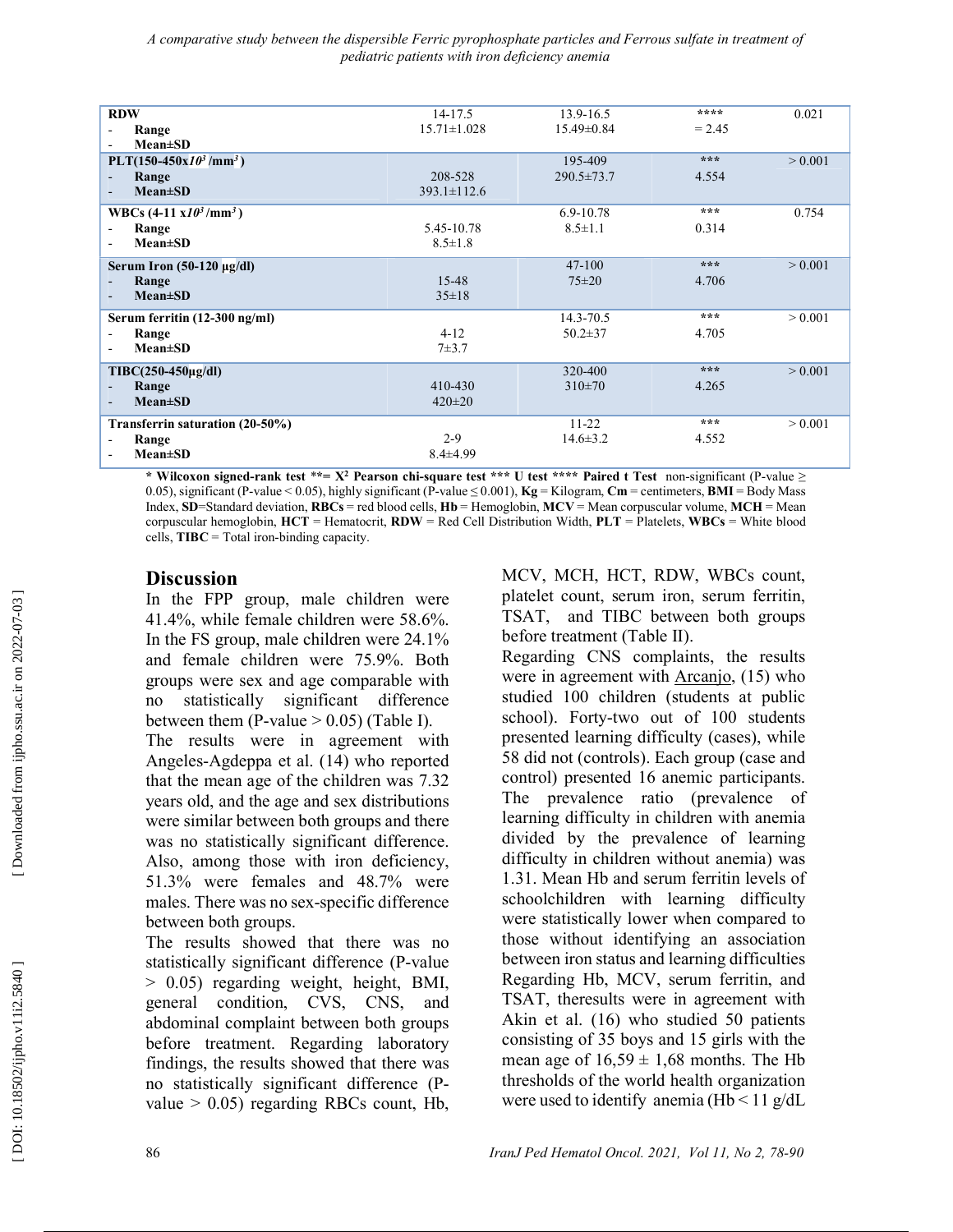for patients  $6-59$  months old,  $Hb < 11.5$  for patients >59-month-old). IDA was defined as Hb values less than the world health organization thresholds with the presence of two or more of the following parameters; MCV less than 70 fl, serum ferritin below 30 mcg/L, and TSAT less than 16% which accept our results.

Regarding RDW, the results were contrary to Aulakh et al. (17) who studied 151 children (6 months-12 years) with microcytic anemia (MCV<75 fl) and were classified into IDA and non-IDA on the basis of serum ferritin and TIBC. They concluded that RDW had a limited specificity for the diagnosis of IDA among children with microcytic hypochromic anemia.

After two-month treatment with FPP in group1 and FS in group 2, the results showed that there was no statistically significant difference (P-value  $> 0.05$ ) between both groups regarding weight, height, BMI, general condition, CVS, CNS, and abdominal complaint. Regarding laboratory findings, theresults showed that MCV, MCH, HCT, TSAT, and TIBC were significantly lower in the FPP than the FS group. Also, the results showed that there was no significant difference regarding Hb, RDW, RBCs count, platelet count, serum iron, and serum ferritin between the FPP and the FS group after treatment (Table III). Regarding Hb, the current study was in agreement with Bopche et al. (18) who studied 154 children with IDA (Hb<10 g/dl). Children were randomized to receive therapy with either the oral micro dispersed iron (Group A; n=59) or the oral FS (Group B; n=59). All were given elemental iron 6 mg/kg/day, 30 minutes before meals. They found that the majority of cases in both groups showed a significant rise in Hb level after treatment.

Regarding Hb, the results were in agreement with Yasa et al. (7) who studied children older than six months of age diagnosed with IDA. Patients with Hb values below normal were tested for TSAT, serum iron, and serum ferritin levels. They were randomly divided into two groups, group 1 received FS and group 2 received micronized dispersed (once daily) at a total dose of 5 mg iron/ kg/ day. Significant improvement in Hb was observed in the first month of treatment in the micronized dispersed group and the FS group with an increase of more than 2 g/dL in both treatment groups by the fourth month. Also, they found that changes in Hb and HCT levels from baseline were not significantly different between treatment groups. Regarding TSAT , it improved from approximately 5% in each group at baseline to >20% with no significant difference between the groups, but against the current results, they reported that the increase in serum ferritin was almost two-fold lower in the micronized dispersed group versus FS. The result showed that side effects were significantly lower in the FPP than the FS group. Constipation, gastric upset, and abdominal cramps were significantly lower in the FPP than the FS group after treatment, while there was no significant difference between both groups regarding vomiting and black stool (Table IV).

The result was in agreement with Christofides et al. (19) who studied 118 children diagnosed as IDA divided into five groups and received different types of iron therapy. They found that there was a significant increase in mean Hb concentration in each group but with no significant differences between groups.

The result was contrary to Khalid et al. (20) who studied 60 children, FS and micro dispersed iron were given in the dose of 5mg/kg/day. They reported that the mean rise in Hb concentration was significant and almost the same in children treated with either micro dispersed iron or FS for iron deficiency anemia after one-month and both FS and micro dispersed iron have comparable efficacy, but mean Hb rise with micro-dispersed iron was higher than with FS.

The results showed that weight, BMI, general condition, CVS, and CNS complaint were significantly improved in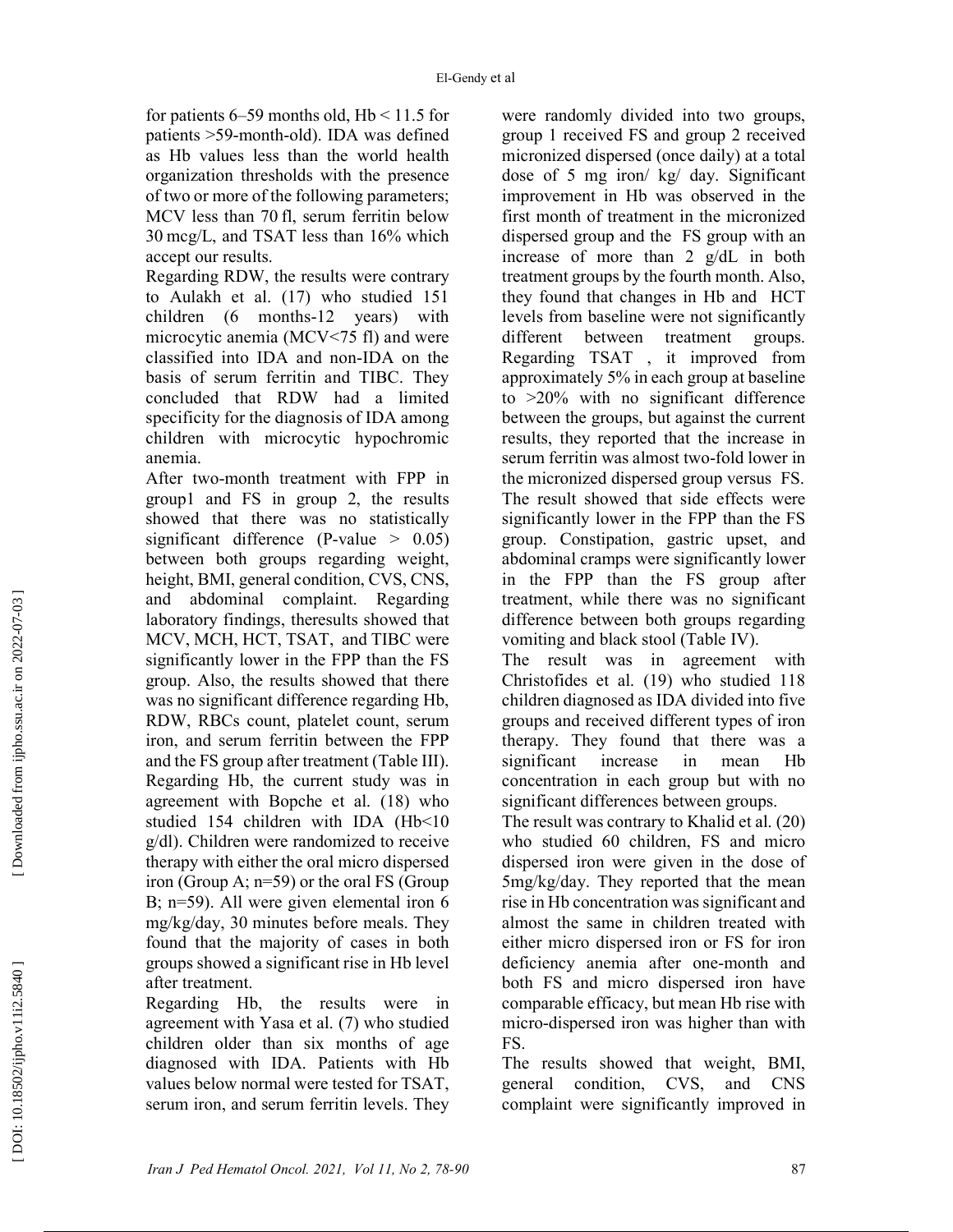group 1 after two-month treatment with micronized dispersed iron (P-value  $< 0.05$ ). Also, the results showed that RBCs count, Hb, MCV, MCH, HCT, serum iron, serum ferritin, and TSAT were significantly higher (P-value  $\leq$  0.05), WBCs count, platelet count, and RDW were significantly lower (P-value < 0.05) in group 1 after twomonth treatment with micro dispersed iron, while there was no significant difference regarding TIBC after treatment (P-value > 0.05) (Table V).

Regarding weight, height, Hb, MCV, MCH, RDW, and serum ferritin, the results were in agreement with Name et al. (21) who studied the effects of the FPP treatment on children with IDA and they found that there was a significant increase regarding weight, height, Hb and MCV, but there was no significant difference regarding MCH and serum ferritin level relative to the initial values.

Regarding weight, the results were in disagreement with yahav et al. (22) who studied the effects of the FPP treatment on children with IDA and they found that there was no significant increase regarding weight after treatment.

Regarding Hb, MCV, and MCH, the result was in agreement with Name et al. (21) who studied the effect of micro dispersed iron on children with IDA, they found that there was a significant increase in Hb, MCV, and MCH levels after treatment.

These results and that improvement regarding micro dispersed iron may be due to more tolerability, compliance, and fewer side effects of micro dispersed iron.

Regarding Hb, serum iron, MCV, and RDW the results were in disagreement with Yahav et al. (22) who studied the effect of micro dispersed iron on children with IDA, they found that there was no significant difference in Hb, serum iron, MCV, and RDW after treatment (Table V).

The study showed that weight, height, BMI, general, CVS, and CNS complain were significantly improved in group 2 after twomonth treatment with oral traditional iron ( FS). The study showed that RBCs count, Hb, MCV, MCH, HCT, serum iron, serum ferritin, and TSAT, TIBC and were significantly higher, RDW and platelet count were significantly lower while there was no significant difference regarding WBCs count in group 2 after two-month treatment with oral traditional iron (Table VI).

Regarding height and weight, the results were in agreement with Bobonis et al. (23) who studied the effect of FS treatment on children with IDA, they found that there was a significant increase in height and weight relative to the initial values after treatment.

Regarding height and weight, the current results were contrary to Wieringa et al. (24) who studied the effect of FS treatment on children with IDA. After treatment, they found that there was no significant difference in height and weight relative to the initial values.

The current study showed that RBCs count, Hb, MCV, MCH, HCT, serum iron, serum ferritin, TSAT, and TIBC were significantly higher., RDW and platelet count were significantly lower, while there was no significant difference regarding WBCs count in group 2 after two-month treatment with traditional oral iron (Table 7).

Regarding Hb and serum ferritin values, the results were in agreement with Zlotkin et al. (25) who studied the effect of FS treatment on children with IDA, they found that there was significant increase in Hb and serum ferritin levels relative to the initial values.

Similarly, regarding Hb and serum ferritin values, the results were in agreement with Surkan et al. (26) who studied the effect of FS treatment on children with IDA, they found that there was a significant increase in serum ferritin levels, but it had little impact on Hb concentrations. The effect of iron treatment on Hb concentration was greater (but still not statistically significant) in children who were more anemic at the start.

Regarding serum ferritin, the results were in agreement with Singhal et al. (27) who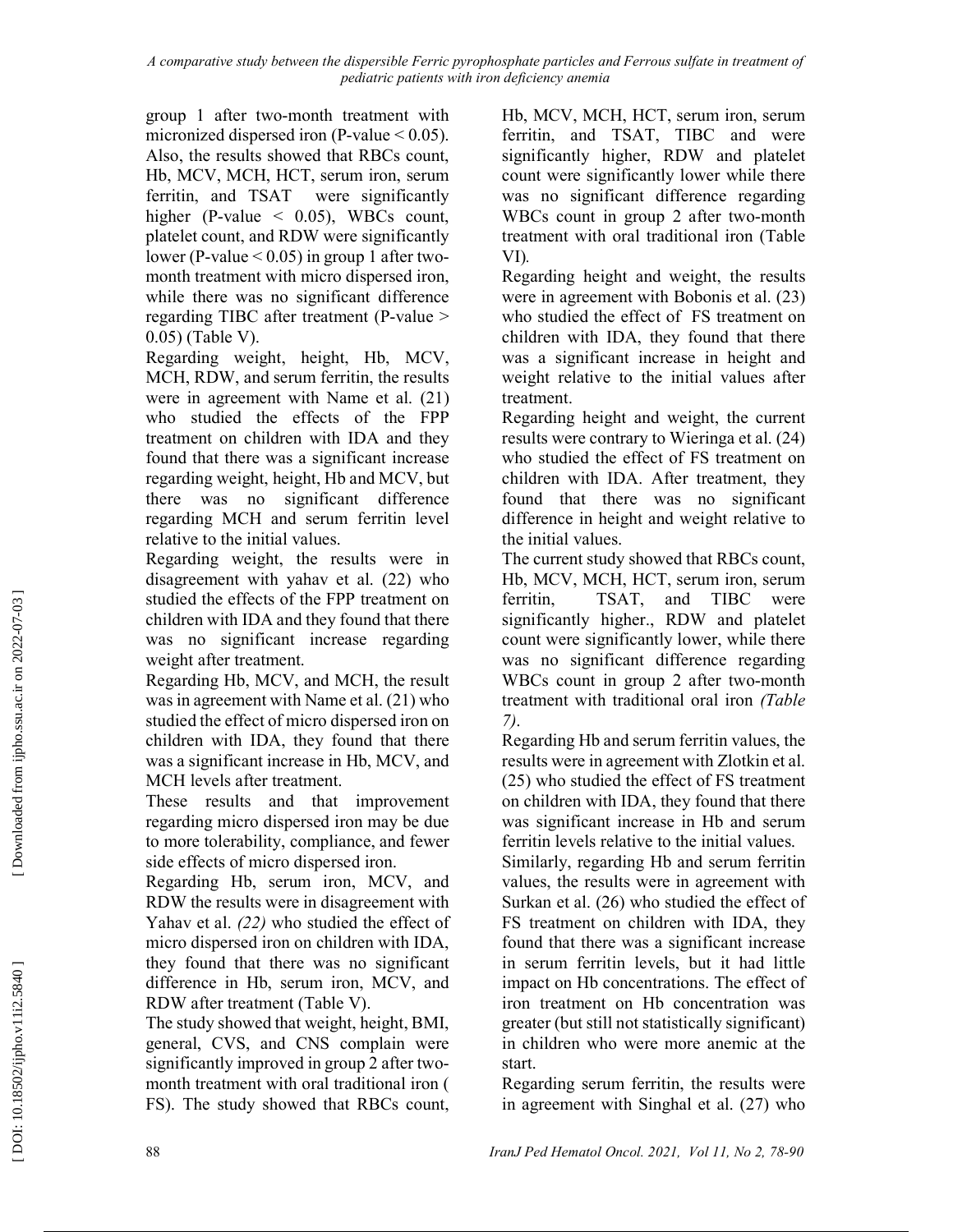studied the effect of FS treatment on children with IDA, they found that there was a significant increase in serum ferritin levels. They concluded that a marked rise in the serum ferritin may occur as early as a day or two after the initiation of iron treatment.

This result may be due to the salts of FS that have uniformly good bioavailability especially when taken on an empty stomach or between meals (28 and 29).

# Conclusion

Micro dispersed iron could be used as an alternative therapy for children with IDA who refuse oral iron therapy in a liquid form with more tolerability and less side effects.

## Conflict of Interest

The authors declare that they have no conflicts of interest.

# References

1. Özdemir N. Iron deficiency anemia from diagnosis to treatment in children. Türk Pediatri Arşivi 2015;50(1):11-19.

2. Abdel-Rasoul GM, Elgendy FM, Abd Elrazek ML. Iron deficiency anemia among preschool children (2–6 years) in a slum area (Alexandria, Egypt): an intervention study. Menoufia Med J 2017;30(1): 213-220

3. Baker R, Greer F, Bhatia J, Abrams S, Daniels S, Schneider MB et al. Clinical Report-Diagnosis and prevention of iron deficiency and iron-deficiency anemia in infants and young children (0-3 years of age). Pediatrics 2010; 126(5):1040-1050.

4. Jáuregui-Lobera I. Iron deficiency and cognitive functions. Neuropsychiatr Dis Treat 2014;10:2087-2089.

5. Skikne B, Punnonen K, Caldron P, Bennett M. Improved differential diagnosis of anemia of chronic disease and iron deficiency anemia: a prospective multicenter evaluation of soluble transferrin receptor and the sTfR/log ferritin index. Am J Hematol 2011; 86:923- 927.

6. Bermejo F, García-López S. A guide to diagnosis of iron deficiency and iron deficiency anemia in digestive diseases. World J Gastroenterol 2009; 15(37):46-51.

7. Yasa B, Agaoglu L, Unuvar E. Efficacy, tolerability, and acceptability of iron hydroxide polymaltose complex versus ferrous sulfate: a randomized trial in pediatric patients with iron deficiency anemia. Int J Pediatr 2011; 3(5):12-19.

8. Tolkien Z, Stecher L, Mander AP, Pereira DI, Powell JJ. Ferrous sulfate supplementation causes significant gastrointestinal side-effects in adults: a systematic review and meta-analysis. PloS one 2015;10(2):e0117383-e0117387.

9. Hurrell R. Fortification: overcoming technical and practical barriers. The J Nutr 2002;132(4):806-812.

10. Henare SJ, Nur Singh N, Ellis AM, Moughan PJ, Thompson AK, Walczyk T. Iron bioavailability of a casein-based iron fortificant compared with that of ferrous sulfate in whole milk: a randomized trial with a crossover design in adult women. Am J Clin Nutr 2019;110(6):1362-1369.

11. Allali S, Brousse V, Sacri A, Chalumeau M, Montalembert M. Anemia in children: prevalence , causes, diagnostic work-up and long term sequences. Expert Rev Hematol 2017;10(11):1023-1028.

12. Lanzkowsky P. Iron-deficiency anemia. In Lanzkowsky's Manual of Pediatric Hematology and Oncology. Academic Press 2016;2(2):69-83.

13. Brown LD, Cai TT, DasGupta A. Interval estimation for a binomial proportion. Statist Sci 2001:1(2):101-117.

14. Angeles-Agdeppa I, Magsadia CR, Aaron GJ, Lloyd BB, Hilmers DC, Bhutta ZA. A micronutrient fortified beverage given at different dosing frequencies had limited impact on anemia and micronutrient status in Filipino schoolchildren. Nutrients 2017;9(9):1002-1007.

15. Arcanjo F, Arcanjo C, Santos P. Schoolchildren with Learning Difficulties